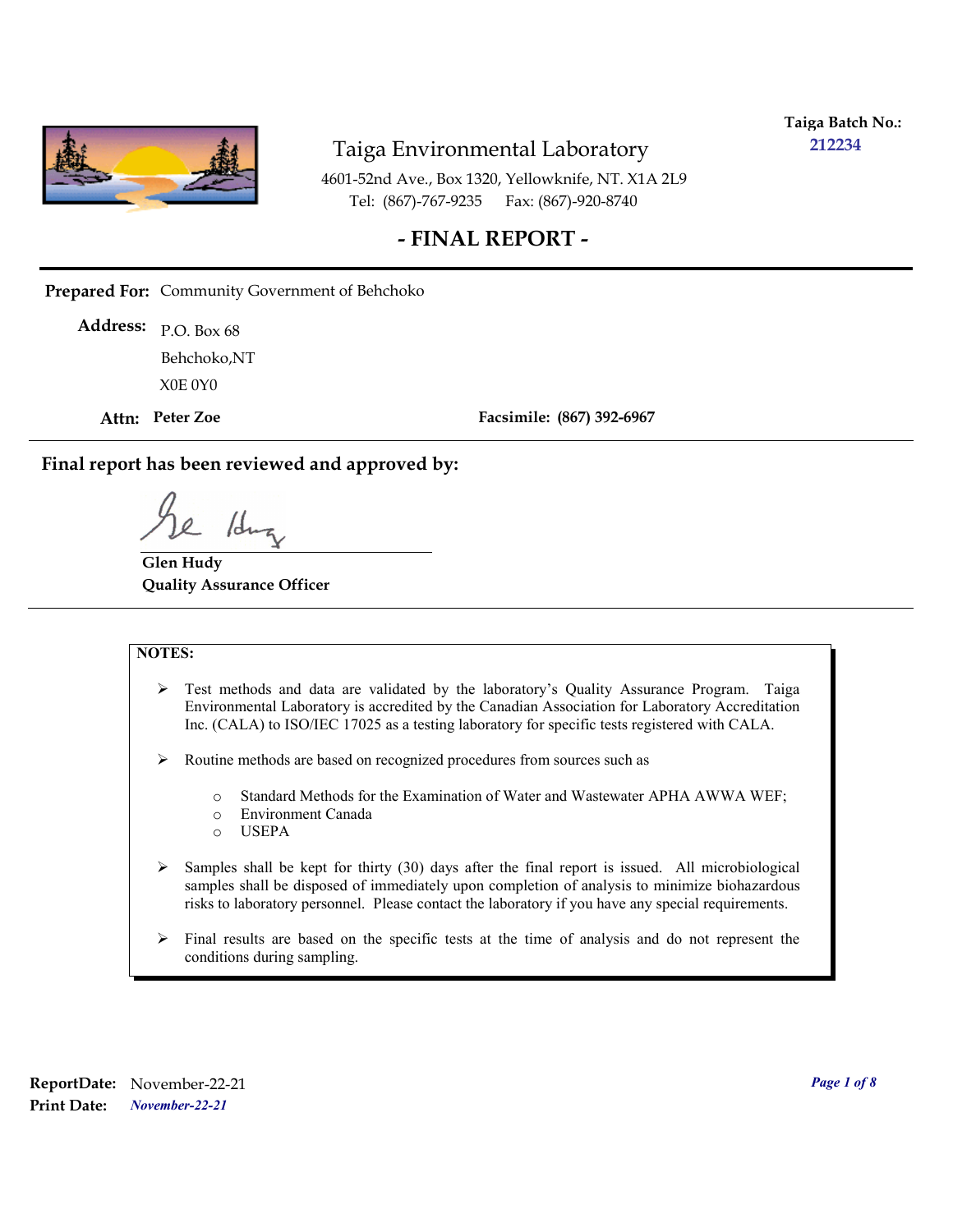

**Taiga Batch No.: 212234**

4601-52nd Ave., Box 1320, Yellowknife, NT. X1A 2L9 Tel: (867)-767-9235

## **- CERTIFICATE OF ANALYSIS -**

#### Client Sample ID: Rae Lagoon Cell #1 Taiga Sample ID: 001

| Report Status: Final         |                               |
|------------------------------|-------------------------------|
|                              | <b>Location:</b> Behchoko Rae |
| Sampling Time: 10:45         |                               |
| Sampling Date: 08-Nov-21     |                               |
| Received Date: 08-Nov-21     |                               |
| Sample Type: Sewage          |                               |
| Client Project: W2014L3-0002 |                               |

| <b>Test Parameter</b>         | <b>Result</b> | <b>Detection</b><br>Limit | Units      | Analysis<br>Date | Analytical<br>Method* | Qualifer |
|-------------------------------|---------------|---------------------------|------------|------------------|-----------------------|----------|
| <b>Inorganics - Nutrients</b> |               |                           |            |                  |                       |          |
| Ammonia as Nitrogen           | 49.4          | 0.005                     | mg/L       | 19-Nov-21        | TEL068                |          |
| Biochemical Oxygen Demand     | 16            | 2                         | mg/L       | 09-Nov-21        | <b>TEL019</b>         |          |
| <b>CBOD</b>                   | 16            | $\overline{2}$            | mg/L       | 09-Nov-21        | <b>TEL019</b>         |          |
| Ortho-Phosphate as Phosphorus | 4.65          | 0.002                     | mg/L       | 10-Nov-21        | <b>TEL069</b>         |          |
| Phosphorous, Dissolved        | 4.66          | 0.002                     | mg/L       | 18-Nov-21        | <b>TEL069</b>         |          |
| Phosphorous, Total            | 5.20          | 0.002                     | mg/L       | 18-Nov-21        | <b>TEL069</b>         |          |
| <b>Inorganics - Physicals</b> |               |                           |            |                  |                       |          |
| Alkalinity, Total (as CaCO3)  | 270           | 0.4                       | mg/L       | 08-Nov-21        | <b>TEL060</b>         |          |
| Conductivity, Specific (@25C) | 846           | 0.4                       | $\mu$ S/cm | 08-Nov-21        | <b>TEL059</b>         |          |
| pH                            | 7.61          |                           | pH units   | 08-Nov-21        | <b>TEL058</b>         |          |
| Solids, Total Dissolved       | 354           | $10\,$                    | mg/L       | 09-Nov-21        | <b>TEL009</b>         |          |
| Solids, Total Suspended       | 20            | 3                         | mg/L       | 09-Nov-21        | TEL008                |          |
| <b>Major Ions</b>             |               |                           |            |                  |                       |          |
| Nitrate+Nitrite as Nitrogen   | 0.03          | 0.01                      | mg/L       | 10-Nov-21        | <b>TEL055</b>         |          |
| Microbiology                  |               |                           |            |                  |                       |          |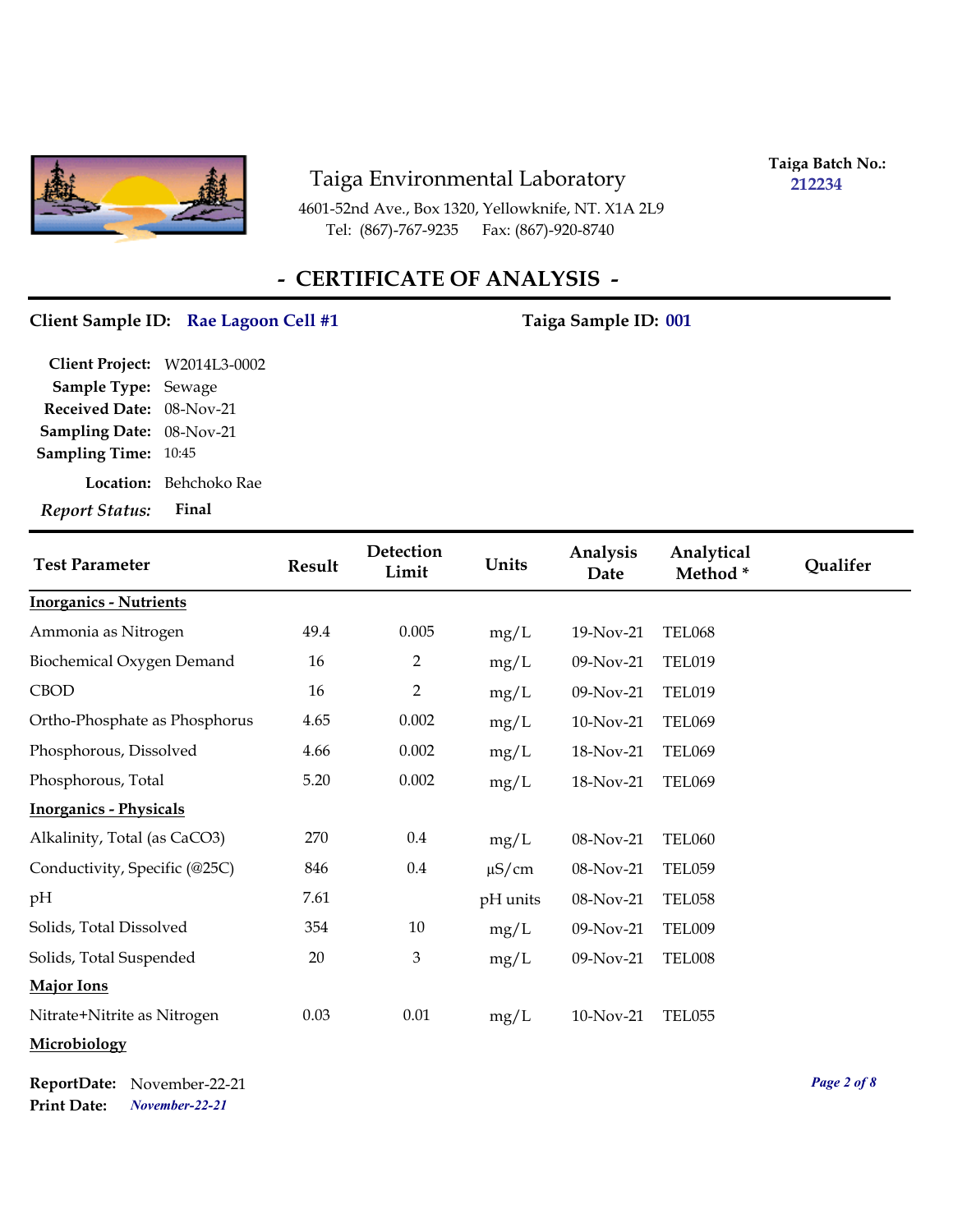

**Taiga Batch No.: 212234**

4601-52nd Ave., Box 1320, Yellowknife, NT. X1A 2L9 Tel: (867)-767-9235 Fax: (867)-920-8740

#### **- CERTIFICATE OF ANALYSIS -**

| Client Sample ID: Rae Lagoon Cell #1 |         |     |                |           | Taiga Sample ID: 001 |        |
|--------------------------------------|---------|-----|----------------|-----------|----------------------|--------|
| Coliforms, Fecal                     | 160000  |     | 10000          | CFU/100mL | $08$ -Nov-21         | TEL017 |
| Coliforms, Total                     | 8160000 |     | 10000          | MPN/100ml | 08-Nov-21            | TEL053 |
| Escherichia coli                     | 178000  |     | 1000           | MPN/100ml | $08$ -Nov-21         | TEL053 |
| <b>Organics</b>                      |         |     |                |           |                      |        |
| Hexane Extractable Material          | $\prec$ | 2.0 | $\mathfrak{D}$ | mg/L      | $15-Nov-21$          | TEL072 |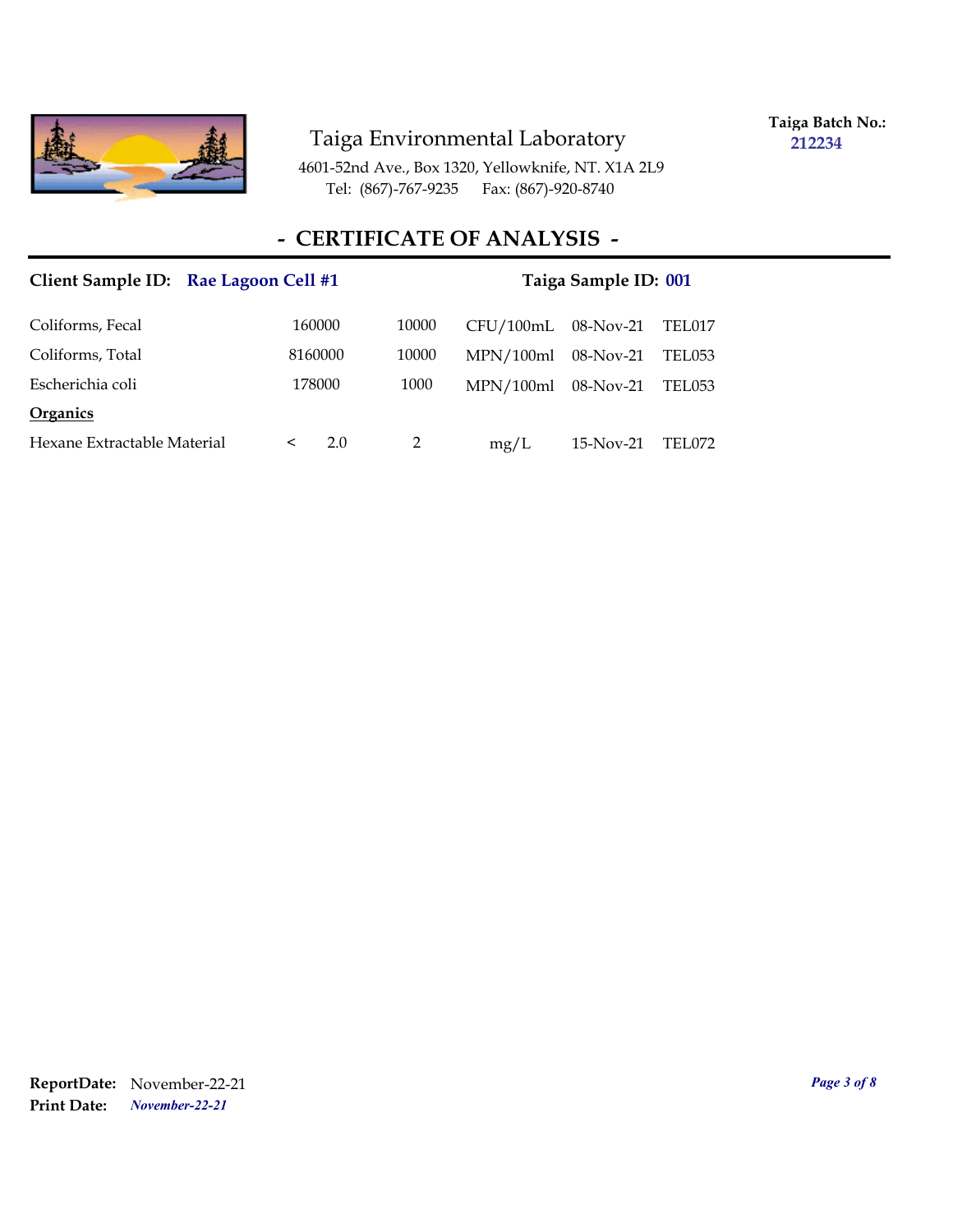

**Taiga Batch No.: 212234**

4601-52nd Ave., Box 1320, Yellowknife, NT. X1A 2L9 Tel: (867)-767-9235 Fax: (867)-920-8740

# **- CERTIFICATE OF ANALYSIS -**

#### Client Sample ID: R3 Taiga Sample ID: 002

| Client Project: W2014L3-0002 |                        |
|------------------------------|------------------------|
| Sample Type: Sewage          |                        |
| Received Date: 08-Nov-21     |                        |
| Sampling Date: 08-Nov-21     |                        |
| <b>Sampling Time: 10:45</b>  |                        |
|                              | Location: Behchoko Rae |
| <b>Report Status:</b>        | Final                  |

| <b>Test Parameter</b>         | <b>Result</b>  | Detection<br>Limit | Units      | Analysis<br>Date | Analytical<br>Method* | <b>Qualifer</b> |
|-------------------------------|----------------|--------------------|------------|------------------|-----------------------|-----------------|
| <b>Inorganics - Nutrients</b> |                |                    |            |                  |                       |                 |
| Ammonia as Nitrogen           | 1.34           | 0.005              | mg/L       | 19-Nov-21        | <b>TEL068</b>         |                 |
| Biochemical Oxygen Demand     | $\,8\,$        | $\overline{2}$     | mg/L       | 09-Nov-21        | <b>TEL019</b>         |                 |
| <b>CBOD</b>                   | $\overline{7}$ | $\overline{2}$     | mg/L       | 09-Nov-21        | <b>TEL019</b>         |                 |
| Ortho-Phosphate as Phosphorus | 3.81           | 0.002              | mg/L       | 10-Nov-21        | <b>TEL069</b>         |                 |
| Phosphorous, Dissolved        | 3.93           | 0.002              | mg/L       | 18-Nov-21        | <b>TEL069</b>         |                 |
| Phosphorous, Total            | 4.14           | 0.002              | mg/L       | 18-Nov-21        | <b>TEL069</b>         |                 |
| <b>Inorganics - Physicals</b> |                |                    |            |                  |                       |                 |
| Alkalinity, Total (as CaCO3)  | 137            | 0.4                | mg/L       | 08-Nov-21        | <b>TEL060</b>         |                 |
| Conductivity, Specific (@25C) | 514            | $0.4\,$            | $\mu$ S/cm | 08-Nov-21        | <b>TEL059</b>         |                 |
| pH                            | 8.06           |                    | pH units   | 08-Nov-21        | <b>TEL058</b>         |                 |
| Solids, Total Dissolved       | 318            | 10                 | mg/L       | 09-Nov-21        | <b>TEL009</b>         |                 |
| Solids, Total Suspended       | 22             | $\mathfrak{B}$     | mg/L       | 09-Nov-21        | TEL008                |                 |
| Major Ions                    |                |                    |            |                  |                       |                 |
| Nitrate+Nitrite as Nitrogen   | 0.65           | 0.01               | mg/L       | 10-Nov-21        | <b>TEL055</b>         |                 |
| Microbiology                  |                |                    |            |                  |                       |                 |
| Coliforms, Fecal              | 108            | $\mathbf{1}$       | CFU/100mL  | 08-Nov-21        | TEL017                |                 |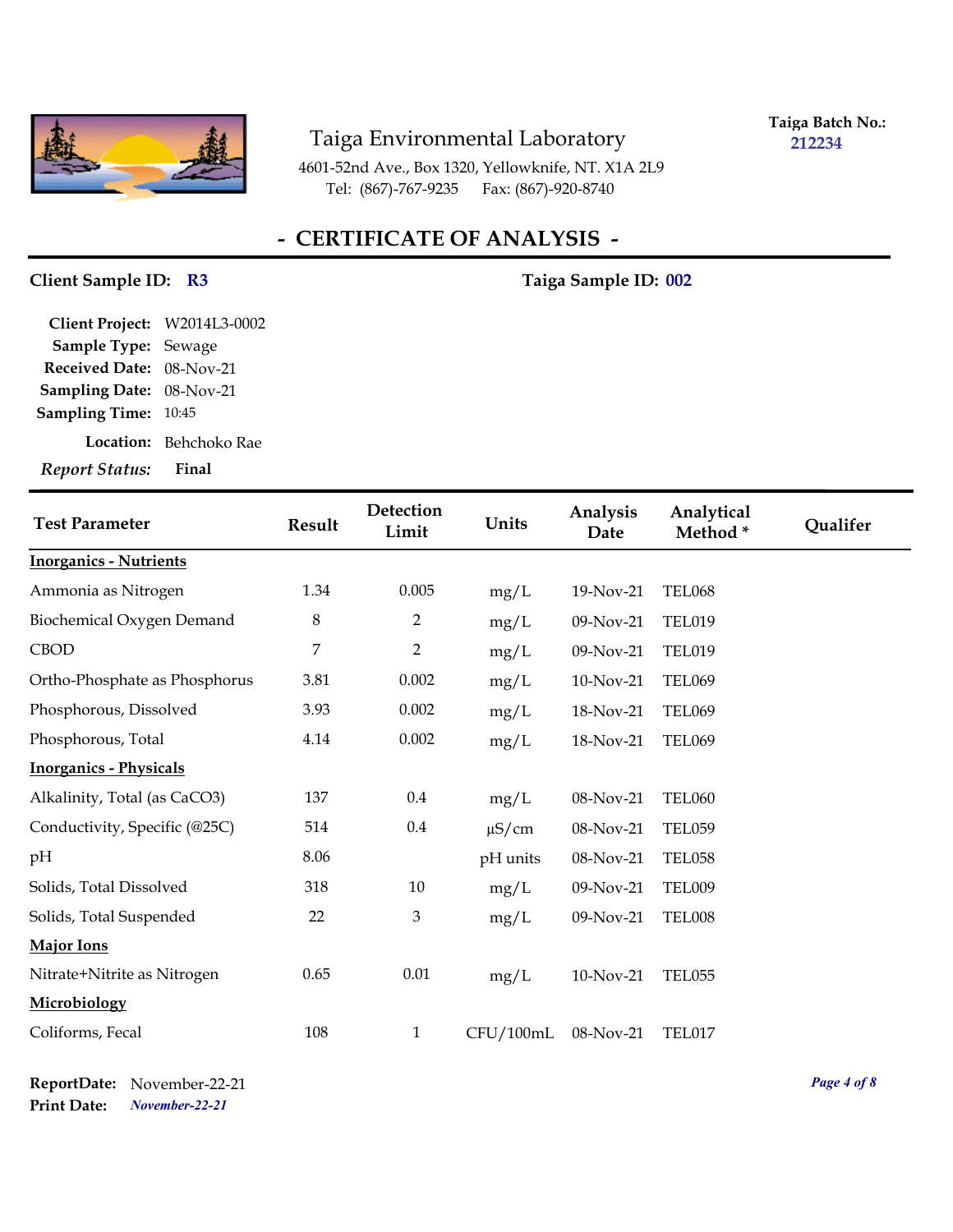

**Taiga Batch No.: 212234**

4601-52nd Ave., Box 1320, Yellowknife, NT. X1A 2L9 Tel: (867)-767-9235 Fax: (867)-920-8740

## **- CERTIFICATE OF ANALYSIS -**

| Client Sample ID: R3        |              |    |                       | Taiga Sample ID: 002 |        |
|-----------------------------|--------------|----|-----------------------|----------------------|--------|
| Coliforms, Total            | 9800         | 10 | $MPN/100ml$ 08-Nov-21 |                      | TEL053 |
| Escherichia coli            | 159          | 1  | $MPN/100ml$ 08-Nov-21 |                      | TEL053 |
| Organics                    |              |    |                       |                      |        |
| Hexane Extractable Material | 2.0<br>$\lt$ | 2  | mg/L                  | 15-Nov-21            | TEL072 |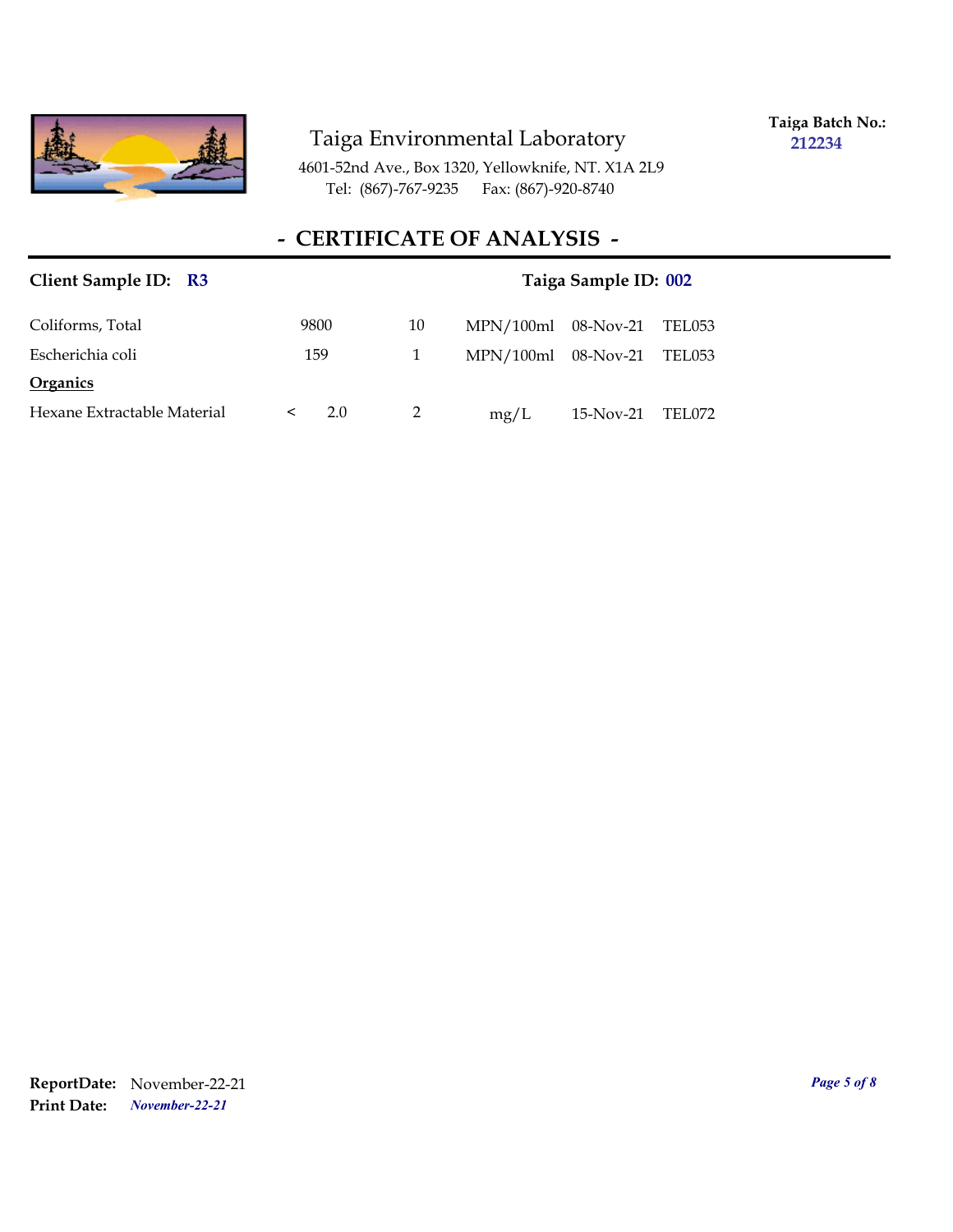

**Taiga Batch No.: 212234**

4601-52nd Ave., Box 1320, Yellowknife, NT. X1A 2L9 Tel: (867)-767-9235 Fax: (867)-920-8740

# **- CERTIFICATE OF ANALYSIS -**

#### Client Sample ID: R4 Taiga Sample ID: 003

| Client Project: W2014L3-0002 |                        |
|------------------------------|------------------------|
| Sample Type: Sewage          |                        |
| Received Date: 08-Nov-21     |                        |
| Sampling Date: 08-Nov-21     |                        |
| <b>Sampling Time: 10:45</b>  |                        |
|                              | Location: Behchoko Rae |
| <b>Report Status:</b>        | Final                  |

| <b>Test Parameter</b>         | <b>Result</b>             | Detection<br>Limit | Units      | Analysis<br>Date | Analytical<br>Method* | Qualifer |
|-------------------------------|---------------------------|--------------------|------------|------------------|-----------------------|----------|
| <b>Inorganics - Nutrients</b> |                           |                    |            |                  |                       |          |
| Ammonia as Nitrogen           | 0.030                     | 0.005              | mg/L       | 19-Nov-21        | <b>TEL068</b>         |          |
| Biochemical Oxygen Demand     | $\overline{2}$<br>$\,<\,$ | 2                  | mg/L       | 09-Nov-21        | <b>TEL019</b>         |          |
| <b>CBOD</b>                   | $\overline{2}$<br>$\,<$   | $\overline{2}$     | mg/L       | 09-Nov-21        | <b>TEL019</b>         |          |
| Ortho-Phosphate as Phosphorus | 0.003                     | 0.002              | mg/L       | 10-Nov-21        | <b>TEL069</b>         |          |
| Phosphorous, Dissolved        | 0.013                     | 0.002              | mg/L       | 18-Nov-21        | <b>TEL069</b>         |          |
| Phosphorous, Total            | 0.026                     | 0.002              | mg/L       | 18-Nov-21        | <b>TEL069</b>         |          |
| <b>Inorganics - Physicals</b> |                           |                    |            |                  |                       |          |
| Alkalinity, Total (as CaCO3)  | 51.6                      | 0.4                | mg/L       | 08-Nov-21        | <b>TEL060</b>         |          |
| Conductivity, Specific (@25C) | 136                       | $0.4\,$            | $\mu$ S/cm | 08-Nov-21        | <b>TEL059</b>         |          |
| pH                            | 6.91                      |                    | pH units   | 08-Nov-21        | <b>TEL058</b>         |          |
| Solids, Total Dissolved       | 114                       | 10                 | mg/L       | 09-Nov-21        | TEL009                |          |
| Solids, Total Suspended       | $\mathfrak{Z}$<br>$\,<\,$ | $\mathfrak{B}$     | mg/L       | 09-Nov-21        | TEL008                |          |
| Major Ions                    |                           |                    |            |                  |                       |          |
| Nitrate+Nitrite as Nitrogen   | 0.04                      | 0.01               | mg/L       | 10-Nov-21        | TEL055                |          |
| Microbiology                  |                           |                    |            |                  |                       |          |
| Coliforms, Fecal              | $\,8\,$                   | $\mathbf{1}$       | CFU/100mL  | 08-Nov-21        | TEL017                |          |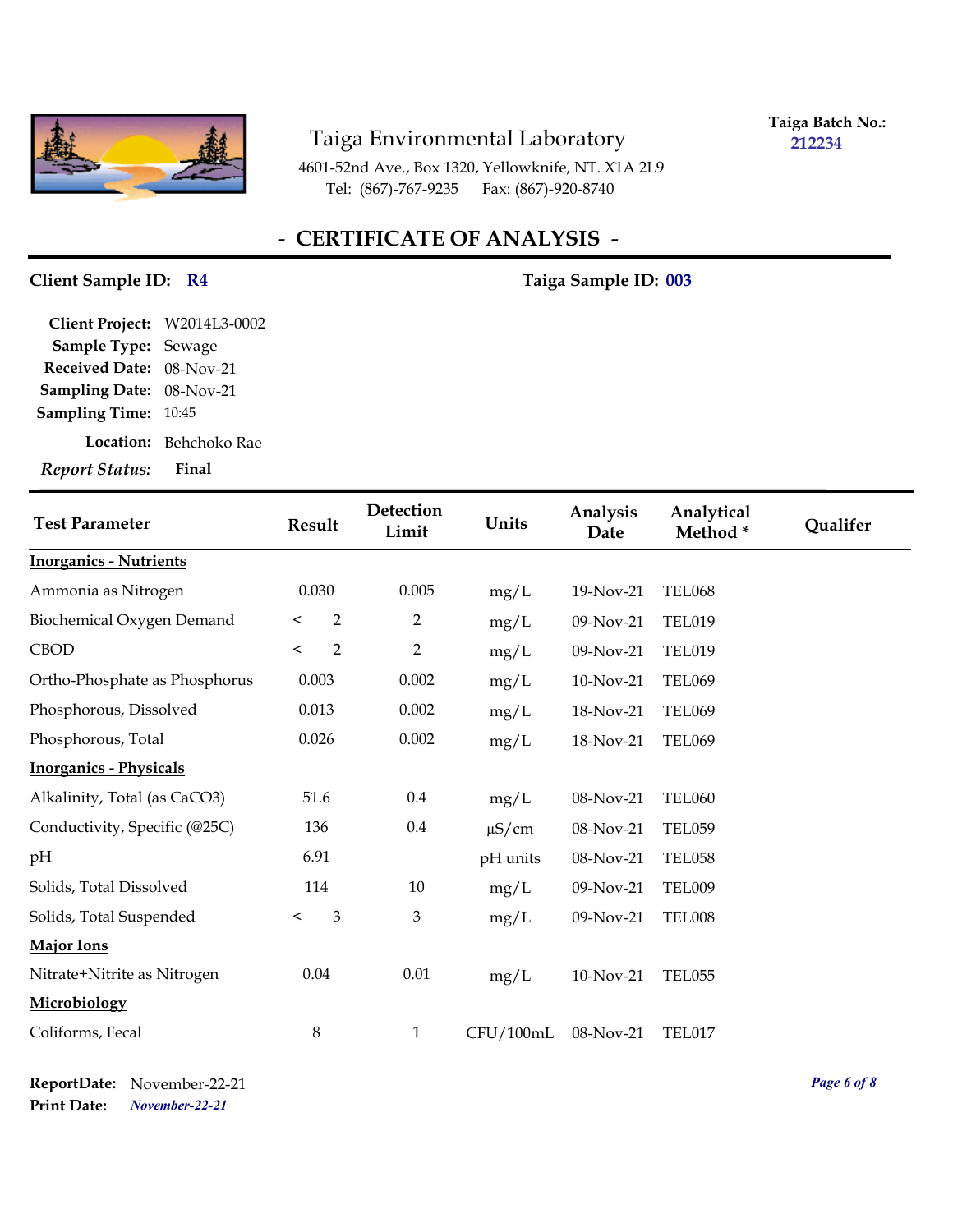

**Taiga Batch No.: 212234**

4601-52nd Ave., Box 1320, Yellowknife, NT. X1A 2L9 Tel: (867)-767-9235 Fax: (867)-920-8740

## **- CERTIFICATE OF ANALYSIS -**

| Client Sample ID: R4        | Taiga Sample ID: 003 |   |                                 |  |
|-----------------------------|----------------------|---|---------------------------------|--|
| Coliforms, Total            | 261                  | 1 | $MPN/100ml$ 08-Nov-21<br>TEL053 |  |
| Escherichia coli            | 10.9                 | 1 | $MPN/100ml$ 08-Nov-21<br>TEL053 |  |
| <b>Organics</b>             |                      |   |                                 |  |
| Hexane Extractable Material | 2.0<br>$\lt$         |   | mg/L<br>15-Nov-21<br>TEL072     |  |